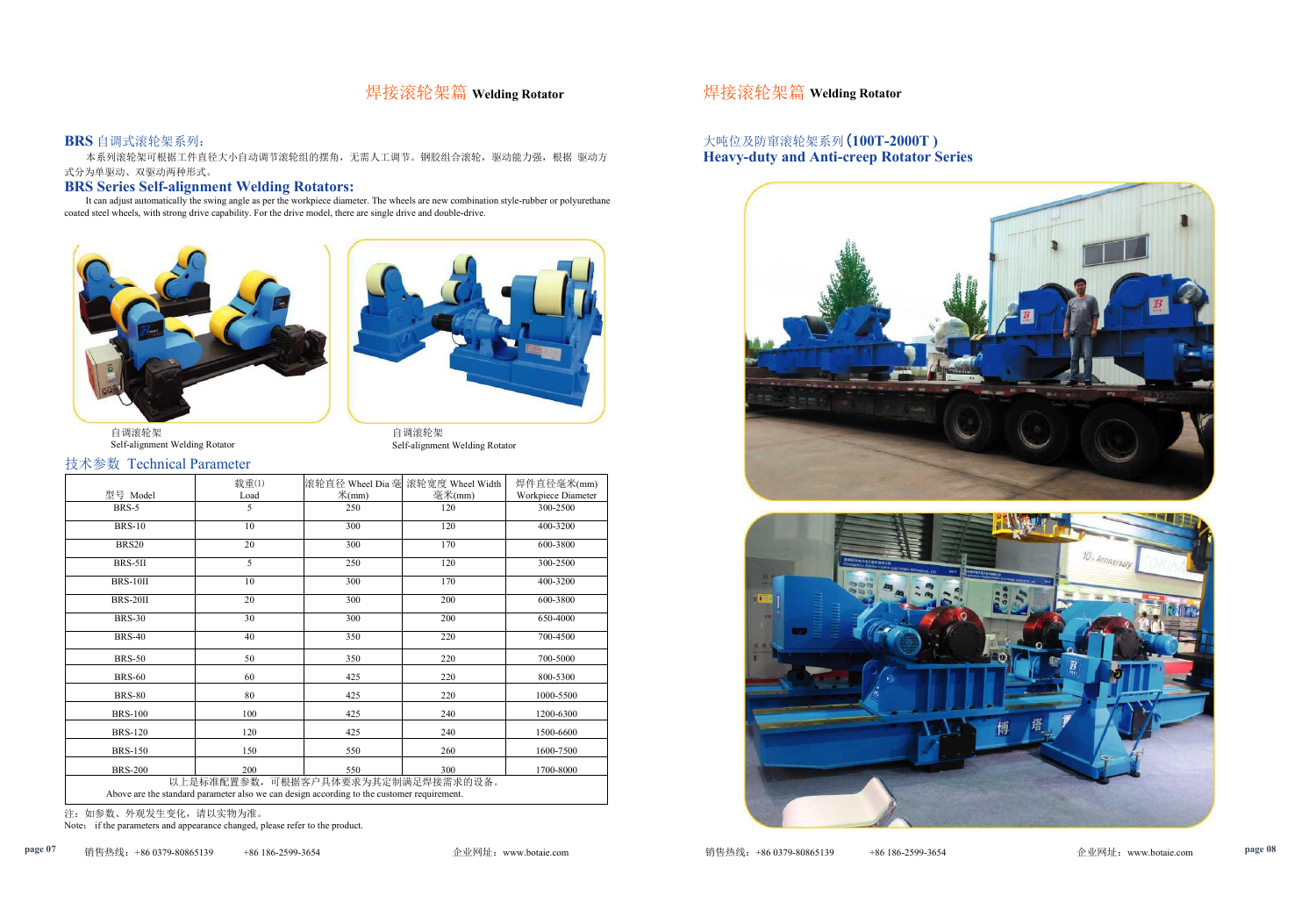# 焊接滚轮架篇 **Welding Rotator** 焊接滚轮架篇 **Welding Rotator**

### **BRA** 可调式滚轮架系列:

本系列采用预留螺孔或丝杠调节滚轮组中心距,适应工件直径变化。钢胶组合滚轮,承载能力大,驱动能力强。 进口 变频器无级调速,调速范围宽,精度高,启动力矩大。

### **BRA Series Adjustable Welding Rotators:**



液压组对滚轮架<br>Hydraulic Fit-up Welding Rotators

This series rotators adopt bolt hole or lead screw to adjust the center distance of wheels as per the workpiece diameter. The wheels are new combination style-rubber or polyurethane coated steel wheels, with big load capacity, strong drive ability. Imported frequency converter





聚氨酯可调行走滚轮架 Traveling Type Adjustable Welding Rotator (PU wheels)

可调丝杠调节滚轮架

Lead Screw Adjustable Welding Rotator

### 技术参数 Technical Parameter

| $12 \times 32 \times 1$ echnical raidifficient<br>型号 Model | 载重(T)                                                                                      |                          | 滚轮直径 Wheel Dia 毫 滚轮宽度 Wheel Width | 焊件直径(mm)           |
|------------------------------------------------------------|--------------------------------------------------------------------------------------------|--------------------------|-----------------------------------|--------------------|
|                                                            | Load                                                                                       | $\mathcal{H}(\text{mm})$ | 毫米(mm)                            | Workpiece Diameter |
| BRA-1(丝杠)(Lead Screw)                                      |                                                                                            | 200                      | 50                                | 150-1500           |
| BRAT-3(丝杠)(Lead Screw)                                     | $\mathfrak{Z}$                                                                             | 200                      | 100                               | 200-2000           |
| BRA-5(丝杠)(Lead Screw)                                      | $\mathfrak s$                                                                              | 250                      | 120                               | 200-2500           |
| BRA-5                                                      | 5                                                                                          | 250                      | 120                               | 200-2500           |
| <b>BRA-10</b>                                              | 10                                                                                         | 300                      | 120                               | 300-3000           |
| <b>BRA-20</b>                                              | 20                                                                                         | 300                      | 200                               | 300-3500           |
| <b>BRA-30</b>                                              | 30                                                                                         | 350                      | 220                               | 300-4000           |
| <b>BRA-40</b>                                              | 40                                                                                         | 425                      | 220                               | 300-4500           |
| <b>BRA-50</b>                                              | 50                                                                                         | 425                      | 220                               | 300-4500           |
| <b>BRA-60</b>                                              | 60                                                                                         | 450                      | 220                               | 600-5000           |
| <b>BRA-80</b>                                              | 80                                                                                         | 500                      | 260                               | 800-5500           |
| <b>BRA-100</b>                                             | 100                                                                                        | 550                      | 260                               | 1000-6000          |
| <b>BRA-120</b>                                             | 120                                                                                        | 550                      | 260                               | 1000-6500          |
| <b>BRA-150</b>                                             | 150                                                                                        | 550                      | 300                               | 1100-7000          |
| <b>BRA-200</b>                                             | 200                                                                                        | 600                      | 400                               | 1200-8000          |
|                                                            | 以上是标准配置参数, 可根据客户具体要求为其定制满足焊接需求的设备。                                                         |                          |                                   |                    |
|                                                            | Above are the standard parameter also we can design according to the customer requirement. |                          |                                   |                    |



液压组对滚轮架<br>Hydraulic Fit-up Welding Rotators Hydraulic Fit-up Welding Rotators



组对滚轮架应用现场 Fitting up Welding Rotators On-site